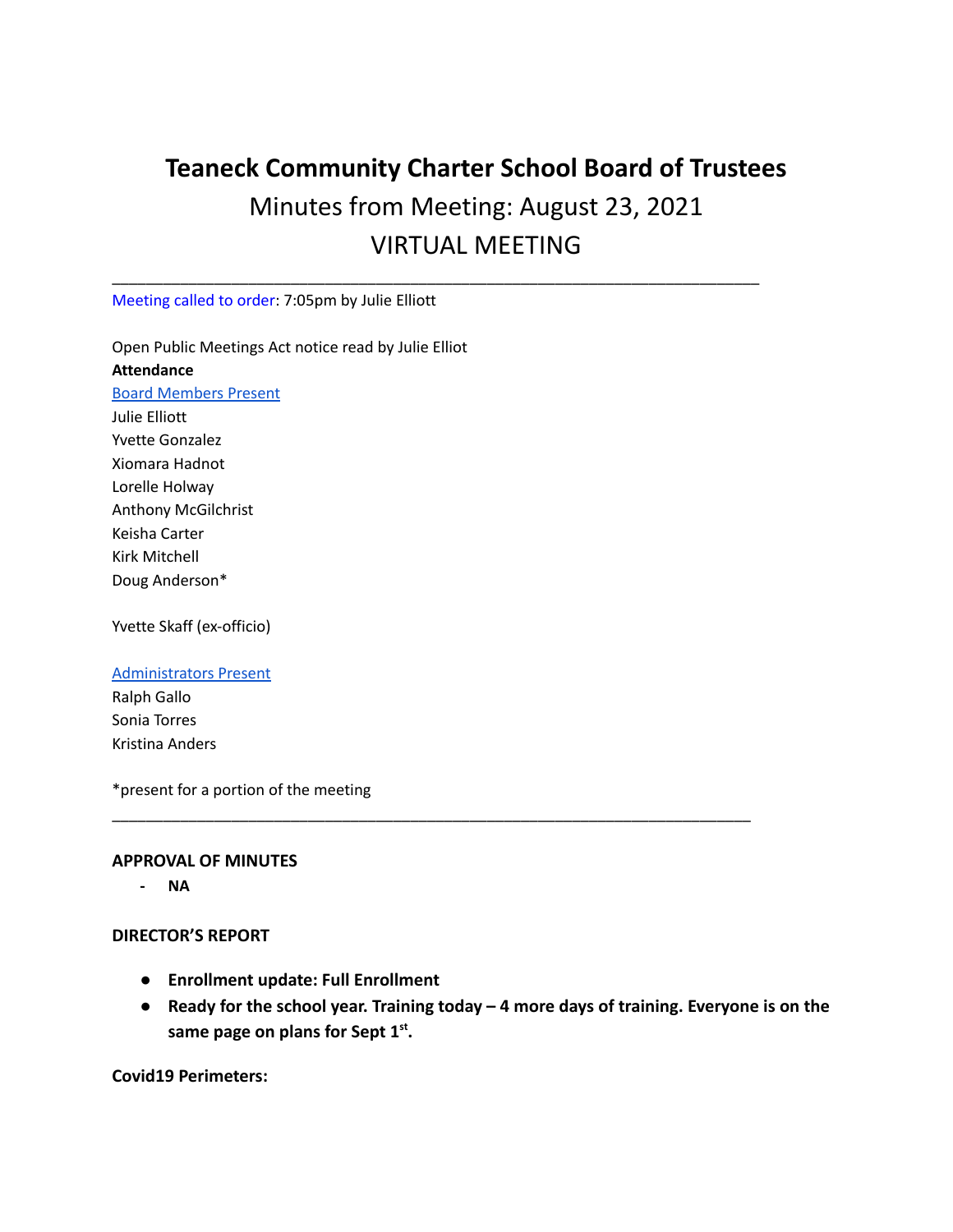**Speaking w/ other districts. Reviewing General overview of main components of upcoming school year.**

**Some modifications are based on new restrictions and mandates but most of it it's what we did last year.**

**The guidance: The Road Forward: The Governor put out Executive Order 251: mandatory mask and just today there is a mandate w/ personal vaccination.**

**1. Today the Governor mandates all personnel must be vaccinated by Oct 18th . Otherwise require constant covid testing. Unvaccinated employees will be responsible for all cost of testing. We are implementing his orders into our plan. We strongly encourage everyone who is eligible to get vaccinated. Per the guidance being vaxx is our best protection. How we respond to any cases in school has a lot to do w/ who is or not vaxxed. We will be pushing out as much info as we can about vaccinations. Prof of vax for those kids 12+ will be asked for. Nurse Roda will send out email soon.**

**2. Masking: all people inside school buildings need to wear masks. Certain situations ask for no mask, over exertion or gym, etc otherwise everyone must be wearing a mask inside. Outside, it's optional. As a parent if a child is outside and you prefer them to wear a mask, that's up to you.**

**3. Covid Testing: Non vaxxed people need to get tested 2x a week. Covid testing if someone experiences symptoms, positive cases.**

**4. Close Contact Quarantine: CDC def is if you are within 3 feet of each other for 15 within 24 hr period. Any member of a home room class is considered close contact. We are limited in space so understanding that members of the home room is considered close contact. Adults are within 6 feet within 15 min over 24 hrs. If you are vaxxed or have had covid for 90 days – you do not need to quarantine but must show negative test after 5 days. A lot of this is open to change depending on the current levels in the area. There may not be a school wide notification about close contacts, depending on the situation.**

**5. Cohorting Scheduling: Lower levels are only w/ their homeroom. Upper grade, math and science will be more split. Lunch will only be w/ homeroom classmates. Recess: co-mingling but enough space for social distancing.**

**6. Distancing in classrooms: 3 feet if possible, maybe more if class space allows. Markings are still on floors in the building. Outdoors – markings are on sidewalks when entering the building**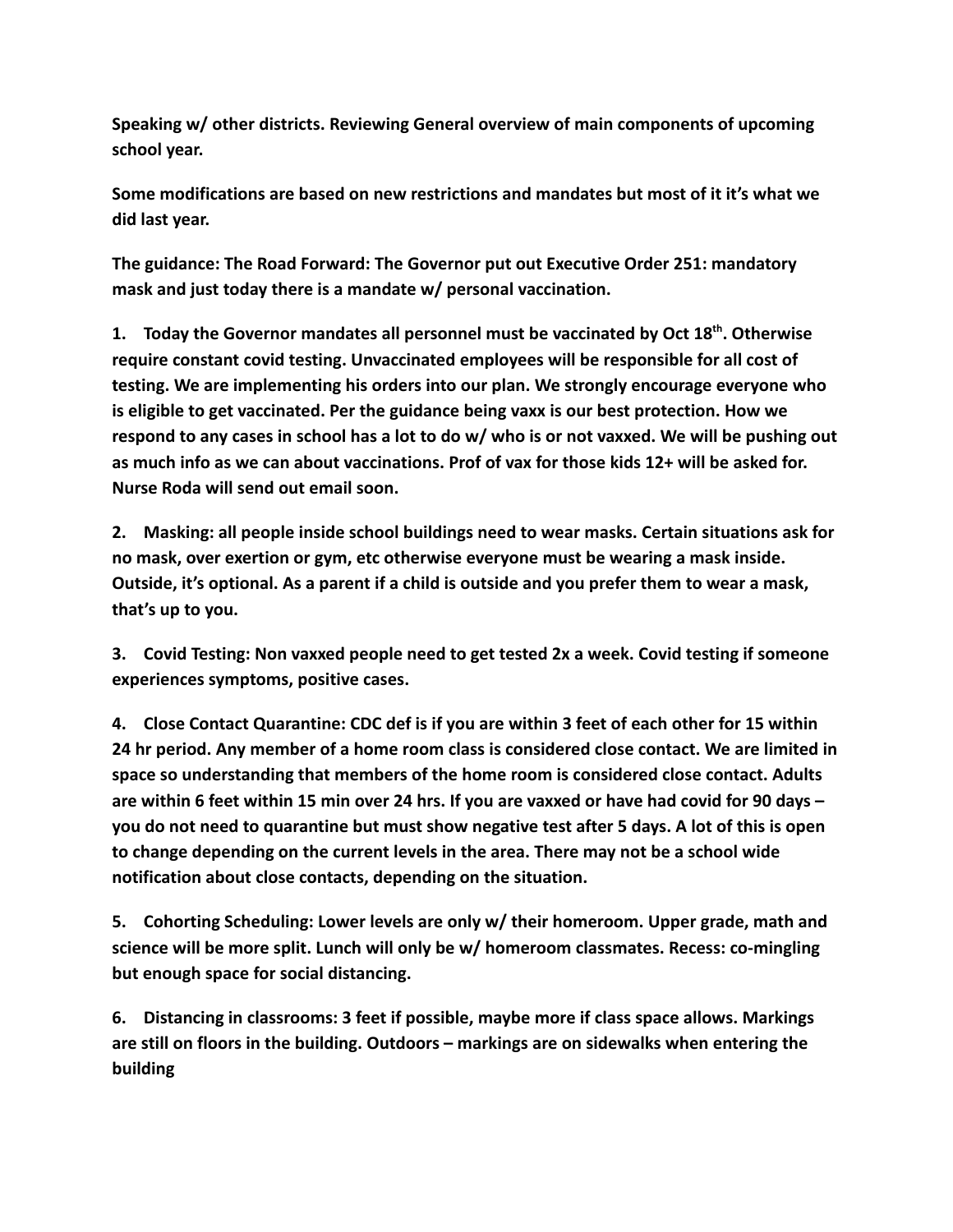**7. Classroom Seating: to be facing forward in rows. We have enough room to accommodate. Individual facing ahead. Plexiglass desk and shields. Carpets yes – as long as 3 feet can be maintained.**

**8. Seating Charts: will be required for upper grade math and science. Not trying to shut down 2 classes if not needed – This will help for tracing.**

**9. Lunch: Weather permitting – lunch will be outside as much as we can. Late November if possible. Dress accordingly – will be made mandatory once scheduled. It's not optional. If there is rain, very cold or snow: lunch will be indoors with 3 feet apart with their homerooms. Alternating seats inside. Students can remove masks while eating. Lunch staff will come around to pick up trash to avoid traffic. Any classroom parties need to follow lunch protocols**

**10. Student Transition: Schedules have been arranged to minimize outside traffic. Students will move from class to class but in staggered schedules to maintain social distancing. Lockers will be accessible but with permission when needed. Teachers will be responsible. Movement in class will be allowed. When possible outside instruction is permitted and encouraged.**

**11. See Presentation for Map showing Student Transition and Traffic flow. One way traffic pattern on 2nd floor. Ralph showed graphics in the building**

**12. PE: Should all be outside weather permitting. Students can take mask off if high-intensity if it creates trouble breathing. Students should be spaced out. Any equipment will be santaize in between classes.**

**13. Student Assemblies: Will be allowed as long as it's 3 feet apart and outdoor if possible**

**14. Health Screenings: Daily student and staff temperature will NO LONGER be needed. Ease morning traffic flow. Parents will be required to send a digital monthly attestation that they will screen their children and make sure we hold parents accountable. Do not send your children into school with any covid symptoms or fever.**

**15. Visitors: No longer allowed in the building as last year. Only vendors. Visitors need to be pre-approved by TCCS administration. Even for after school, you will pick up your child at the main entrance. Visitors need to wear mask at all times**

**16. Ventilation: We did a major overhaul last year in our HVAC system. We are confident that they are very beneficial. With 5 positive cases last year, there was no transmission which helps us remain confident in the new system. Windows will be open when possible. Our service contract remains w/ filter change 4 times a year**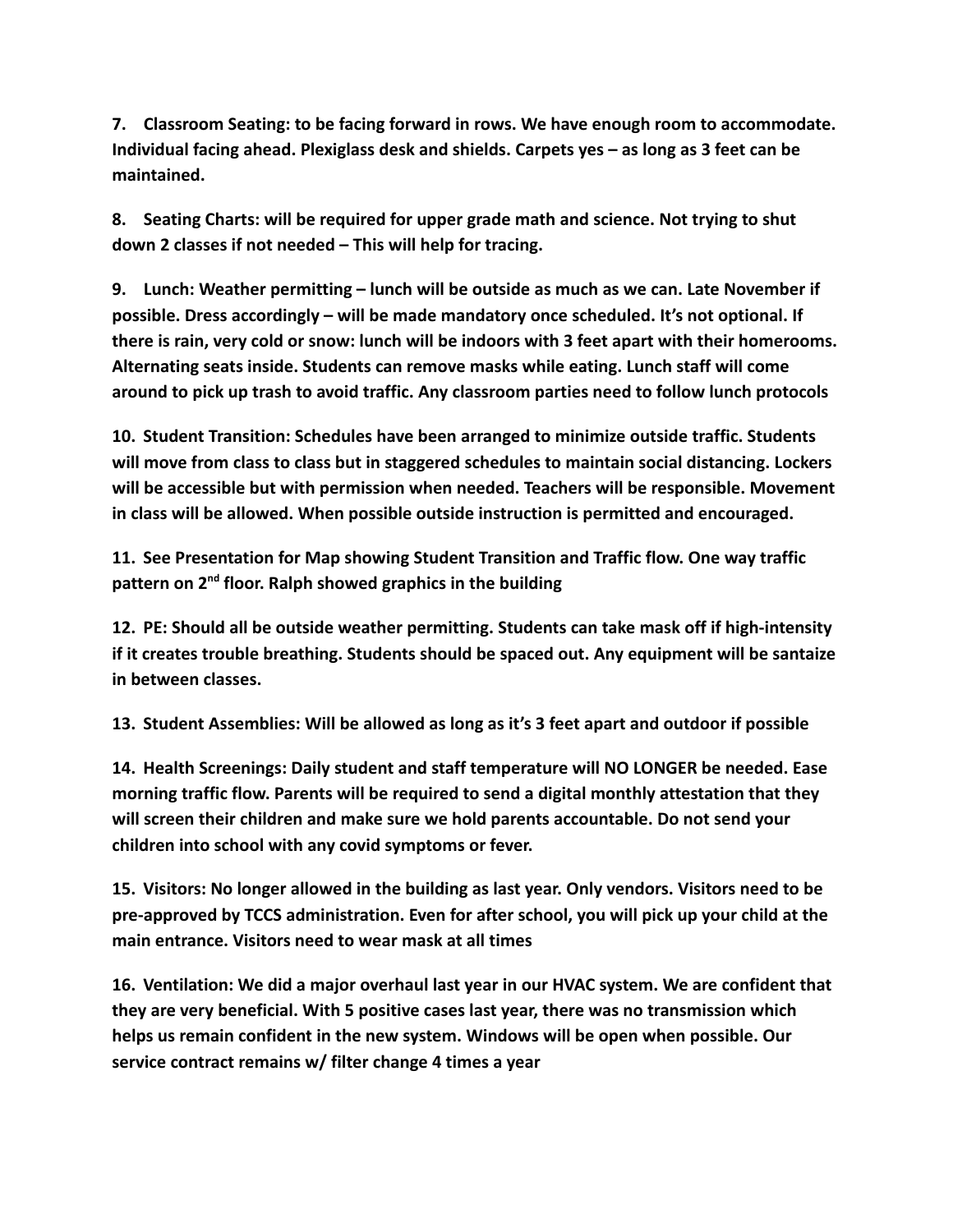**17. Student Illness & Isolation Room: Symptoms of Covid: loss of smell or taste, stomach issues, fever, congestion, body aches. Without a Dr note explaining an existing condition: asthma, allergies, etc, we will have a strict policy to send the child home showing any symptoms and will not be allowed back until a negative test is allowed. Room 109 will be our isolation room for illness and wait to be picked up. Students should be picked up within the 45 min window of the first call received.**

**18. Restrooms and Water Fountain: Only 1 student will go to the bathroom at a time. If it's busy, please wait outside. Only water bottles allowed, no water fountain. Water bottle filling station will be open in the gym.**

**19. Sports, Extracurriculars & After School: All allowed, parents need to complete covid clearance forms. The After school Program is full and running. Mr Adam has a waiting list.**

**20. Transportation is a go: Buses are operating at full capacity and students must wear masks.**

**21. Field Trips: Depending on local conditions. In the Spring of 2022. Especially outdoors, yes. For now they are limiting trips due to outside cases rising. Lunch on trips must be outside. Will be a goal in Spring of 2022.**

**22. Materials Management: In-Class cubbies will not be used for home items. Classroom libraries can be used. Wherever we can, we want to ensure that materials aren't shared. In cases when there is sharing, hand sanitizers will be required and constant cleaning/sanitizing. All students will receive a brand new Chromebook. Everyone is starting off on equal footing. Students will need to bring them back and forth every day. More accountability. In addition to our regular use policy, there will be a permission slip for parents for those bringing items home, etc. 3- 8 will bring back and forth, K- 2 they will keep chromebooks at school.**

**23. Student Arrival: 815am sharp. No one can arrive before 815am. 3- 8th will be dropped off in front of the building. K-2 will be walked to their classroom by their parents, escorted to the door. One way in the am, one way in the afternoon. If students arrive after 835am, go in the front door and get a late pass. All students should check-in w/ homeroom teacher and then get permission to go to the locker. Staff will be assigned in the hallways to ensure limited students, and move traffic along. Ralph shared a map. See presentation.**

**24. Student Dismissal: Parents will be asked to verify preferred dismissal. 310p bell for bussers and 315p for walkers. After Schoolers will be dismissed to the multipurpose room. Siblings will be assembled by the gym exit. Single children will be dismissed in the assigned grade level door. If students aren't picked up by 330pm – they will be assembled in the gym. You must pick up your child by 330pm or have a back up. We are legally allowed to call the Police as it's a safety issue. Please park legally when picking up your child. Parking lot will not**